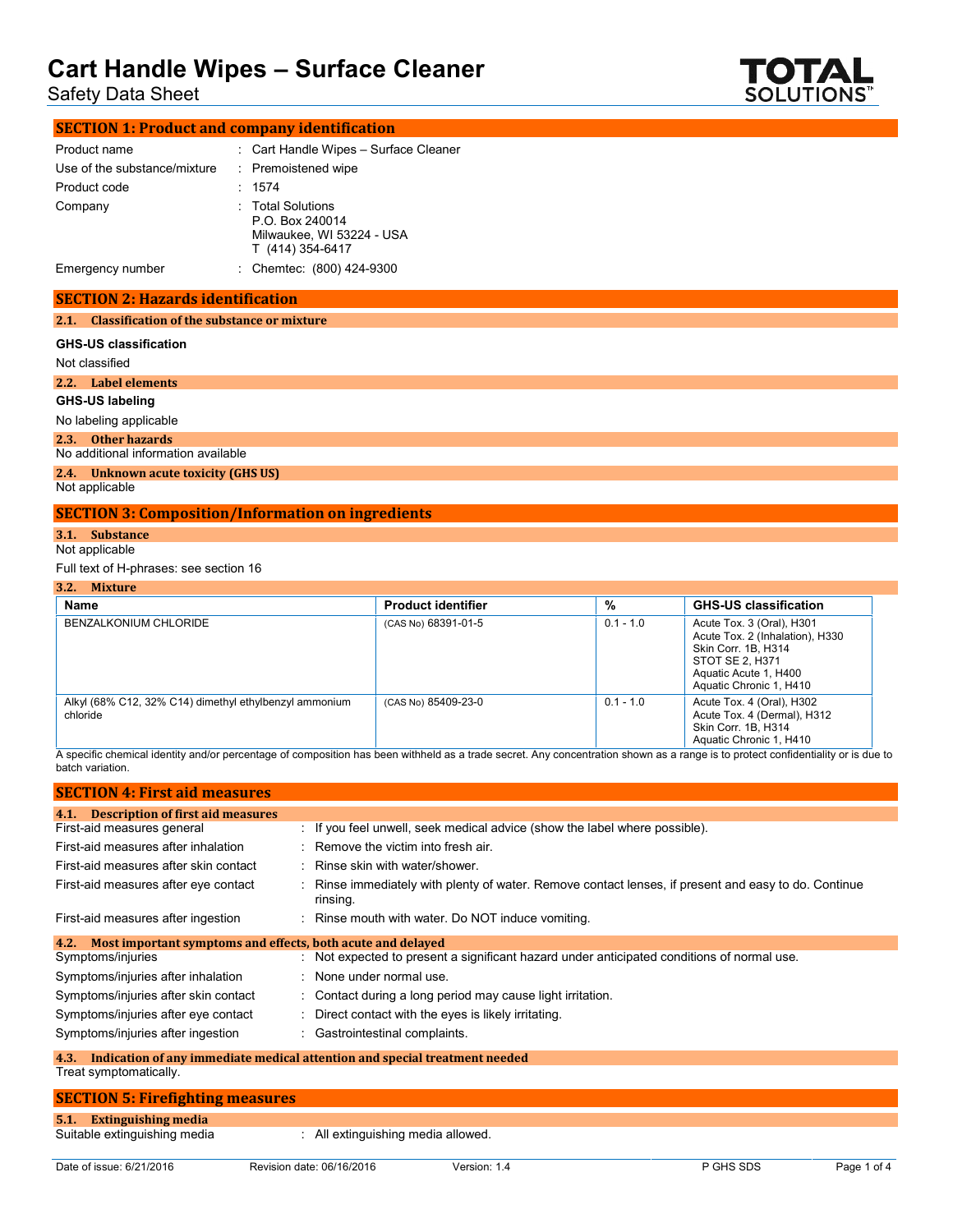Safety Data Sheet



| 5.2. Special hazards arising from the substance or mixture                   |                                                                                                                                                                                                                                                                     |
|------------------------------------------------------------------------------|---------------------------------------------------------------------------------------------------------------------------------------------------------------------------------------------------------------------------------------------------------------------|
| Reactivity                                                                   | : Upon combustion: CO and CO2 are formed.                                                                                                                                                                                                                           |
| 5.3. Advice for firefighters                                                 |                                                                                                                                                                                                                                                                     |
| Firefighting instructions                                                    | : Exercise caution when fighting any chemical fire. Use water spray or fog for cooling exposed<br>containers. Take account of environmentally hazardous firefighting water.                                                                                         |
| Protection during firefighting                                               | : Do not enter fire area without proper protective equipment, including respiratory protection.                                                                                                                                                                     |
| <b>SECTION 6: Accidental release measures</b>                                |                                                                                                                                                                                                                                                                     |
| 6.1. Personal precautions, protective equipment and emergency procedures     |                                                                                                                                                                                                                                                                     |
| General measures                                                             | : Isolate from fire, if possible, without unnecessary risk.                                                                                                                                                                                                         |
| 6.1.1. For non-emergency personnel                                           |                                                                                                                                                                                                                                                                     |
| Protective equipment                                                         | : Protective goggles. Gloves. Protective clothing.                                                                                                                                                                                                                  |
| Emergency procedures                                                         | : Evacuate unnecessary personnel. Avoid contact with skin, eyes and clothing. Ventilate spillage area.                                                                                                                                                              |
| 6.1.2. For emergency responders                                              |                                                                                                                                                                                                                                                                     |
| Protective equipment                                                         | Equip cleanup crew with proper protection.                                                                                                                                                                                                                          |
| Emergency procedures                                                         | : Stop leak if safe to do so. Stop release. Ventilate area.                                                                                                                                                                                                         |
| <b>6.2.</b> Environmental precautions                                        |                                                                                                                                                                                                                                                                     |
| Avoid release to the environment. Prevent entry to sewers and public waters. |                                                                                                                                                                                                                                                                     |
| 6.3. Methods and material for containment and cleaning up                    |                                                                                                                                                                                                                                                                     |
| For containment                                                              | : Contain released substance, pump into suitable containers.                                                                                                                                                                                                        |
| Methods for cleaning up                                                      | : This material and its container must be disposed of in a safe way, and as per local legislation.                                                                                                                                                                  |
| 6.4. Reference to other sections<br>No additional information available      |                                                                                                                                                                                                                                                                     |
| <b>SECTION 7: Handling and storage</b>                                       |                                                                                                                                                                                                                                                                     |
| 7.1. Precautions for safe handling                                           |                                                                                                                                                                                                                                                                     |
| Precautions for safe handling                                                | Comply with the legal requirements. Do not handle until all safety precautions have been read and<br>understood. Use personal protective equipment as required. Do not eat, drink or smoke when using<br>this product. Do not get in eyes, on skin, or on clothing. |
| Hygiene measures                                                             | : Wash thoroughly after handling. Wash contaminated clothing before reuse.                                                                                                                                                                                          |
| 7.2. Conditions for safe storage, including any incompatibilities            |                                                                                                                                                                                                                                                                     |
| <b>Technical measures</b>                                                    | Comply with applicable regulations.                                                                                                                                                                                                                                 |
| Storage conditions                                                           | Keep container closed when not in use.                                                                                                                                                                                                                              |
| Incompatible products                                                        | Oxidizing agent.                                                                                                                                                                                                                                                    |
| Prohibitions on mixed storage                                                | KEEP SUBSTANCE AWAY FROM: oxidizing agents.                                                                                                                                                                                                                         |
| Storage area                                                                 | Meet the legal requirements. Store in a cool area. Store in a well-ventilated place.                                                                                                                                                                                |
| Special rules on packaging                                                   | meet the legal requirements.                                                                                                                                                                                                                                        |
| <b>SECTION 8: Exposure controls/personal protection</b>                      |                                                                                                                                                                                                                                                                     |
| 8.1. Control parameters                                                      |                                                                                                                                                                                                                                                                     |
| No additional information available                                          |                                                                                                                                                                                                                                                                     |
| 8.2. Exposure controls                                                       |                                                                                                                                                                                                                                                                     |
| Personal protective equipment                                                | Use appropriate personal protective equipment when risk assessment indicates this is necessary.<br>Gloves. Safety glasses. Protective clothing.                                                                                                                     |
|                                                                              | <b>MARIAN AR</b>                                                                                                                                                                                                                                                    |



| <b>SECTION 9: Physical and chemical properties</b>         |                           |                                                |           |             |
|------------------------------------------------------------|---------------------------|------------------------------------------------|-----------|-------------|
| 9.1. Information on basic physical and chemical properties |                           |                                                |           |             |
| Physical state                                             | : Solid                   |                                                |           |             |
| Appearance                                                 |                           | : Premoistened wipe impregnated with a liquid. |           |             |
| Odor                                                       | : Pleasant scent          |                                                |           |             |
| Odor threshold                                             | : No data available       |                                                |           |             |
| pH                                                         | : No data available       |                                                |           |             |
| Melting point                                              | : No data available       |                                                |           |             |
| Date of issue: 6/21/2016                                   | Revision date: 06/16/2016 | Version: 1.4                                   | P GHS SDS | Page 2 of 4 |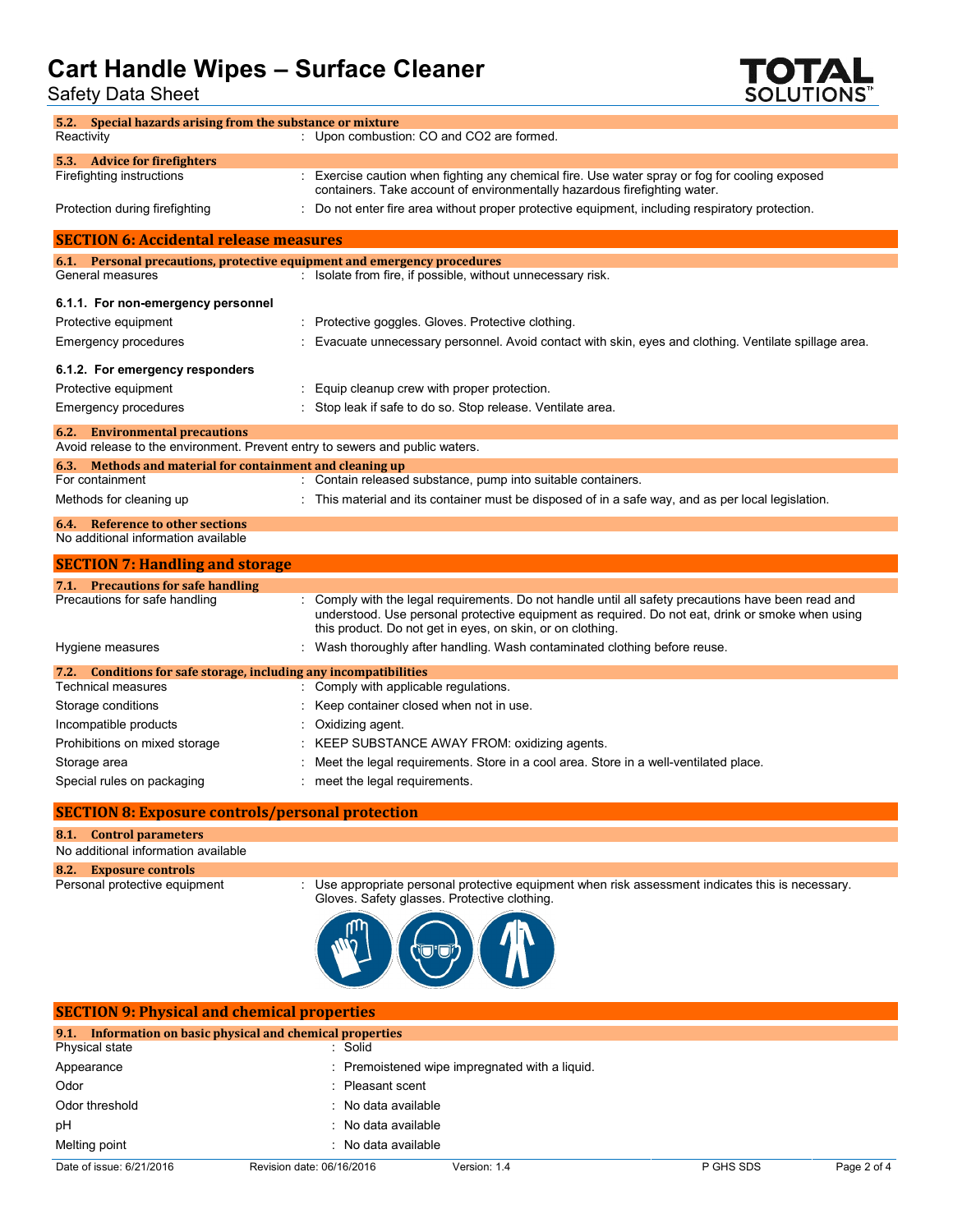### Safety Data Sheet

| : No data available                                                        |
|----------------------------------------------------------------------------|
| : No data available                                                        |
| $\therefore$ > 200 °F - Tested using the liquid component of the towelette |
| : No data available                                                        |
| : No data available                                                        |
| : No data available                                                        |
| : No data available                                                        |
| : No data available                                                        |
| : No data available                                                        |
| : No data available                                                        |
| : No data available                                                        |
| $: 1$ g/ml - Tested using the liquid component of the towelette            |
| : Liquid component is soluble in water.                                    |
| : No data available                                                        |
| : No data available                                                        |
| : No data available                                                        |
| : No data available                                                        |
| : No data available                                                        |
| : No data available                                                        |
| : No data available                                                        |
| $:$ < 0.5 % - Tested using the liquid component of the towelette           |
|                                                                            |

### **SECTION 10: Stability and reactivity**

| 10.1. Reactivity                                                                                     |
|------------------------------------------------------------------------------------------------------|
| Upon combustion: CO and CO2 are formed.                                                              |
| 10.2. Chemical stability                                                                             |
| No additional information available                                                                  |
| 10.3. Possibility of hazardous reactions                                                             |
| Refer to section 10.1 on Reactivity.                                                                 |
| 10.4. Conditions to avoid                                                                            |
| No additional information available                                                                  |
| 10.5. Incompatible materials                                                                         |
| No additional information available                                                                  |
| 10.6. Hazardous decomposition products                                                               |
| Under normal conditions of storage and use, hazardous decomposition products should not be produced. |
| $CPCTION 44. The total value of the formula is$                                                      |

| 11.1. Information on toxicological effects            |                                                            |
|-------------------------------------------------------|------------------------------------------------------------|
| Acute toxicity                                        | : Not classified                                           |
| Skin corrosion/irritation                             | : Not classified                                           |
| Serious eye damage/irritation                         | : Not classified                                           |
| Respiratory or skin sensitization                     | : Not classified                                           |
| Germ cell mutagenicity                                | : Not classified                                           |
| Carcinogenicity                                       | : Not classified                                           |
| Reproductive toxicity                                 | Not classified                                             |
| Specific target organ toxicity (single exposure)      | Not classified<br>÷                                        |
| Specific target organ toxicity (repeated<br>exposure) | : Not classified                                           |
| Aspiration hazard                                     | : Not classified                                           |
| Symptoms/injuries after inhalation                    | : None under normal use.                                   |
| Symptoms/injuries after skin contact                  | : Contact during a long period may cause light irritation. |
| Symptoms/injuries after eye contact                   | : Direct contact with the eyes is likely irritating.       |
| Symptoms/injuries after ingestion                     | : Gastrointestinal complaints.                             |

## **SECTION 12: Ecological information 12.1. Toxicity** No additional information available